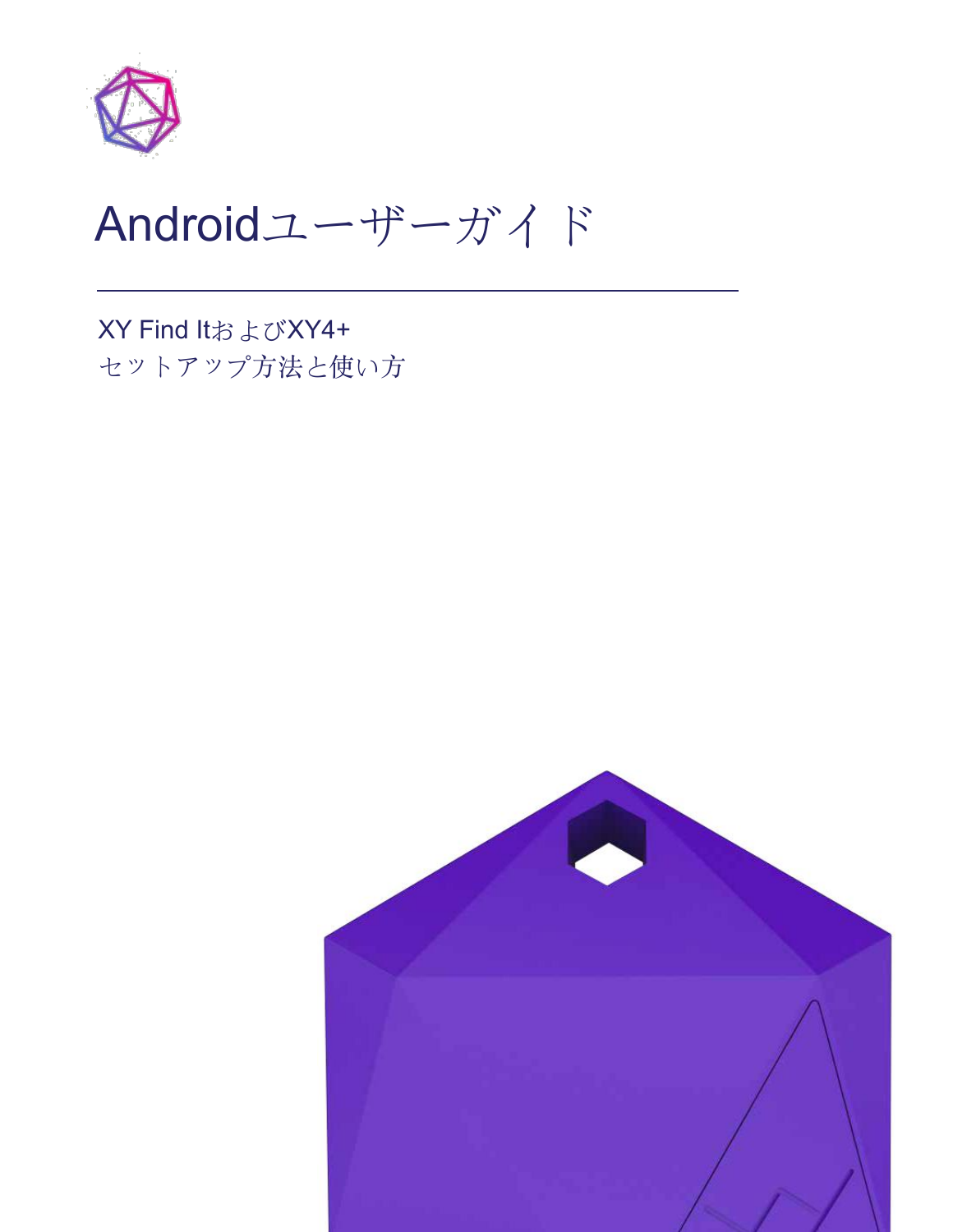# 目次

XY Finderのモデル XY Find Itのシステム要件

Androidユーザー XY4+のセットアップ手順 XY4+を使う XY Find Itアプリのメニュー

その他情報

お問い合わせ先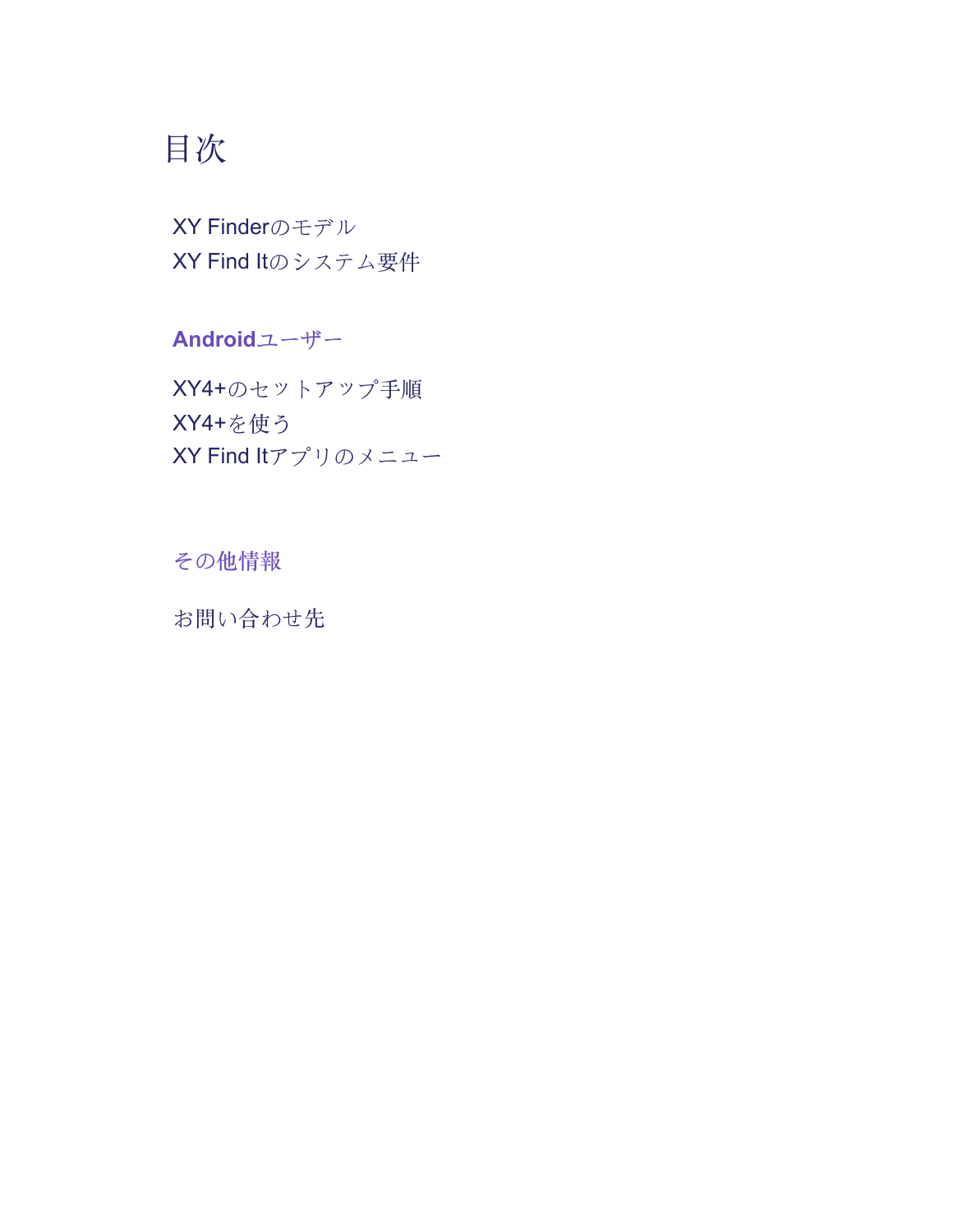前面: XYロゴが入った三角形のボタン 裏面: 4つの小さな穴、数字の4



有効範囲 最大300フィート (約100m)

| 電池寿命  | $3~5$ 年                                                           |
|-------|-------------------------------------------------------------------|
| 電池サイズ | CR3032                                                            |
| 寸法    | 1.5 x 1.75 x 0.39 $\Diamond$ $\lor$ $\neq$ (3.81 x 4.45 x 0.99cm) |

重さ  $0.5$ オンス (14.18 g)

このガイドで紹介しているのは最新モデル「XY4+」のみです。旧モデルについては当社ウェブサイト (xyfindit.com) をご覧ください。

なお、XY1についてはサポートを終了しています。ご不明な点は、support@xyfindit.comにお問い合わせく ださい。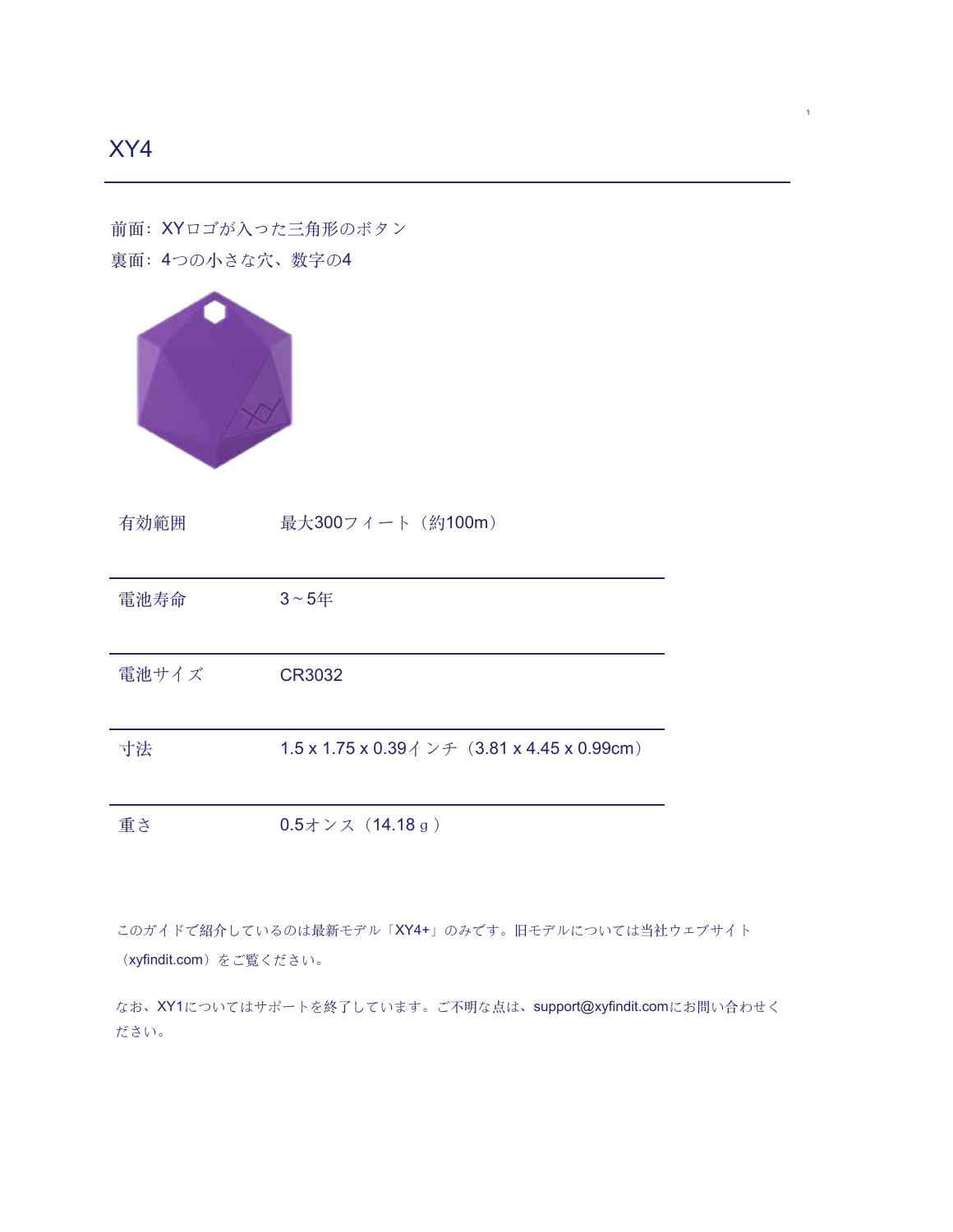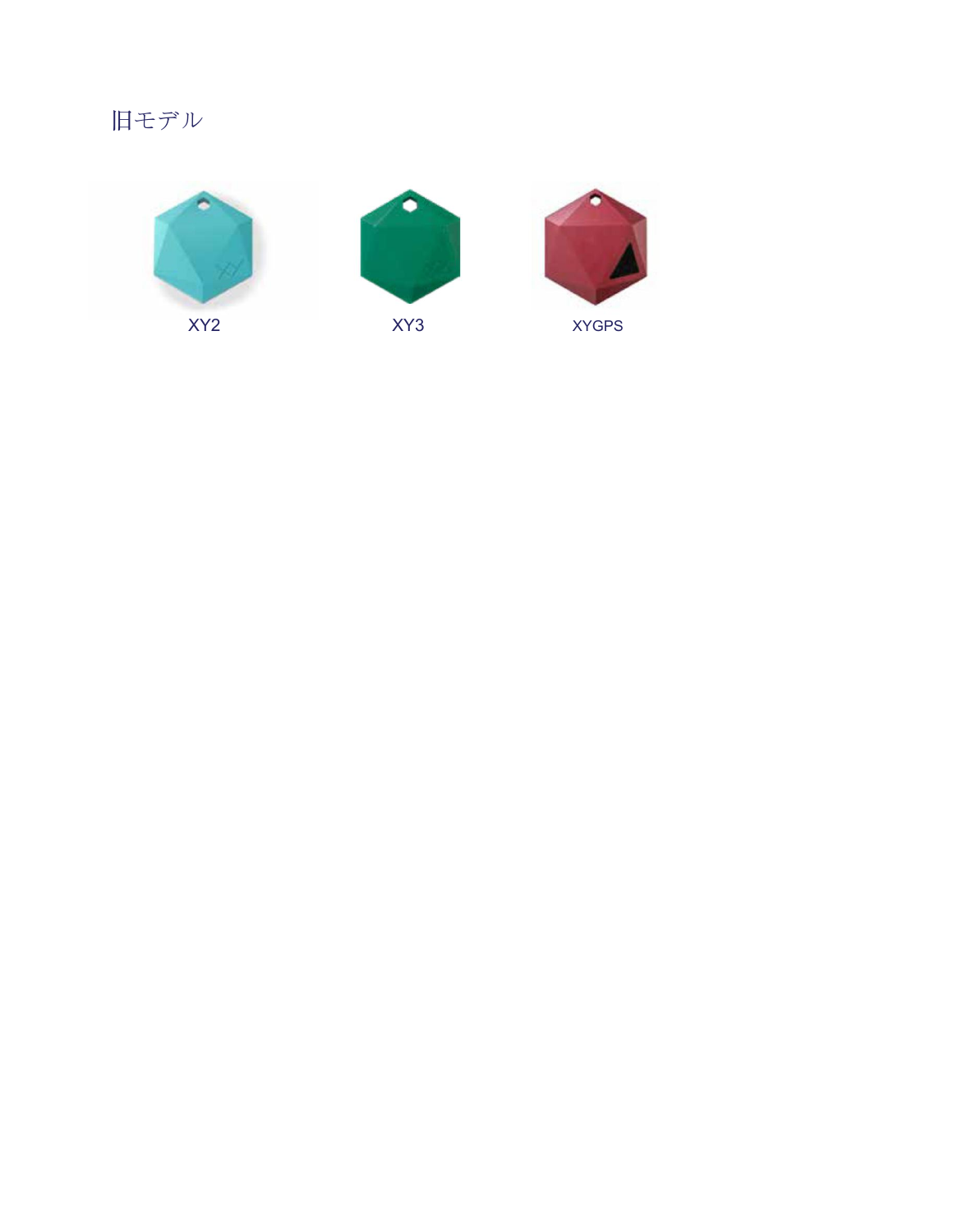# XY Find Itのシステム要件と設定

### Android

Android版XY Find ItアプリはAndroid 5以上が必要です。

Bluetooth、位置情報サービス、インターネットサービスを必ずオンにしてください。

重要: XY Find ItはAndroidおよびiOSプラットフォームにのみ対応しています。 他のオペレーティングシステムには対応していません。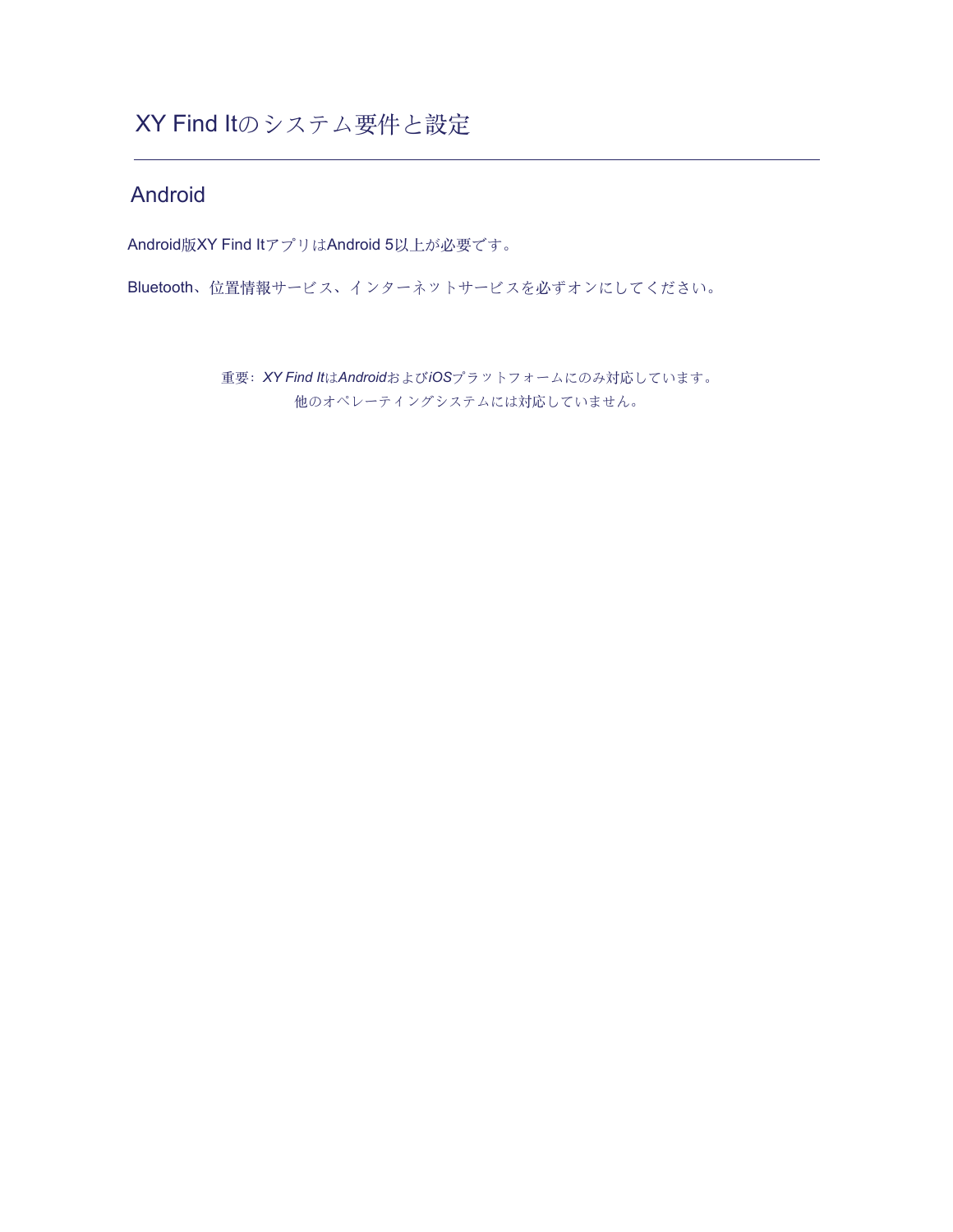デバイスの設定でBluetoothと位置情報をオンにしていることを確認します。

XY Find Itを初めてご利用になる方は、AndroidスマートフォンやタブレットでGoogle Playス トアアプリを開きます。

検索バーに「XY Find It」と入力して検索します。検索結果の一番上に、XY Find Itが表示されま す。「インストール」をタップしてXY Find Itをインストールします。

インストールが完了したら「開く」ボタンをタップします。

| 09:30 图                                                                                                              | $Q$ $\blacktriangledown$ 97% | 09:32 >>                        |  |  |  |
|----------------------------------------------------------------------------------------------------------------------|------------------------------|---------------------------------|--|--|--|
| Google Play<br>$\leftarrow$                                                                                          | ÷<br>Q                       | Google Play<br>I                |  |  |  |
| XY Find It<br>XY Find It<br>XY - The Findables Company<br>XY - The Findables Company<br>Productivity<br>Productivity |                              |                                 |  |  |  |
| 16.02 MB/17.93 MB                                                                                                    | $89\% \times$                | <b>OPEN</b><br><b>UNINSTALL</b> |  |  |  |
| Verified by Play Protect                                                                                             |                              | What's new •                    |  |  |  |
| You might also like                                                                                                  | MORE                         | Last updated Jan 9, 2018        |  |  |  |
|                                                                                                                      | GPS                          | Improve connections.            |  |  |  |
|                                                                                                                      |                              | Rate this app                   |  |  |  |

アプリからアクセスを求められたときは、「許可」をタッ プします。

新しくXY Find Itアカウントを作成するには「Join (登録)

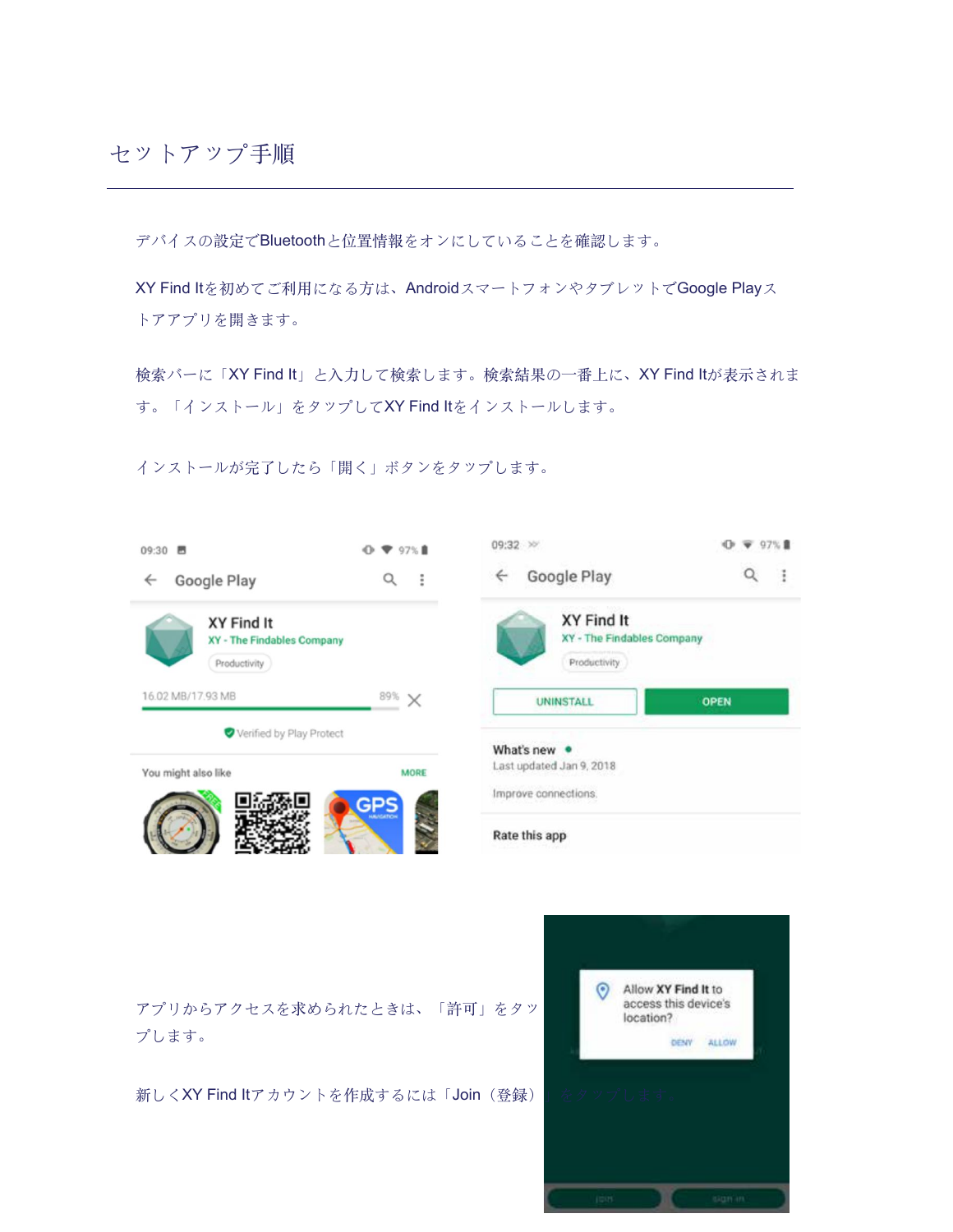#### セットアップ手順

アカウントを作成する

名前(名と姓)、メールアドレス、電話番 号、パスワードを入力します。

「パスワードを表示」の横にあるチェッ クボックスをオンにすると、 パスワードを確認できます。

入力が終わったら「join (登録)」を タップします。

これでログイン完了です!地図と操作ア イコンが表示されます。

| 09:35 | <b>B</b> W                                   |                       | $\bullet$<br>ø | 96% |  |  |
|-------|----------------------------------------------|-----------------------|----------------|-----|--|--|
|       |                                              |                       |                |     |  |  |
|       |                                              | connect with facebook |                |     |  |  |
|       | Tarah Ecamora<br>XY                          | Findables             |                |     |  |  |
|       | support@xyfindables.com                      |                       |                |     |  |  |
|       | support@xyfindables.com                      |                       |                |     |  |  |
|       | Diese in<br>1-866-200-5685                   |                       |                |     |  |  |
|       |                                              |                       |                |     |  |  |
|       | by joining you agree to our Terms of Service | show possword.        |                |     |  |  |
|       |                                              | join                  |                |     |  |  |
|       |                                              |                       |                |     |  |  |
|       |                                              |                       |                |     |  |  |
|       |                                              |                       |                |     |  |  |
|       |                                              |                       |                |     |  |  |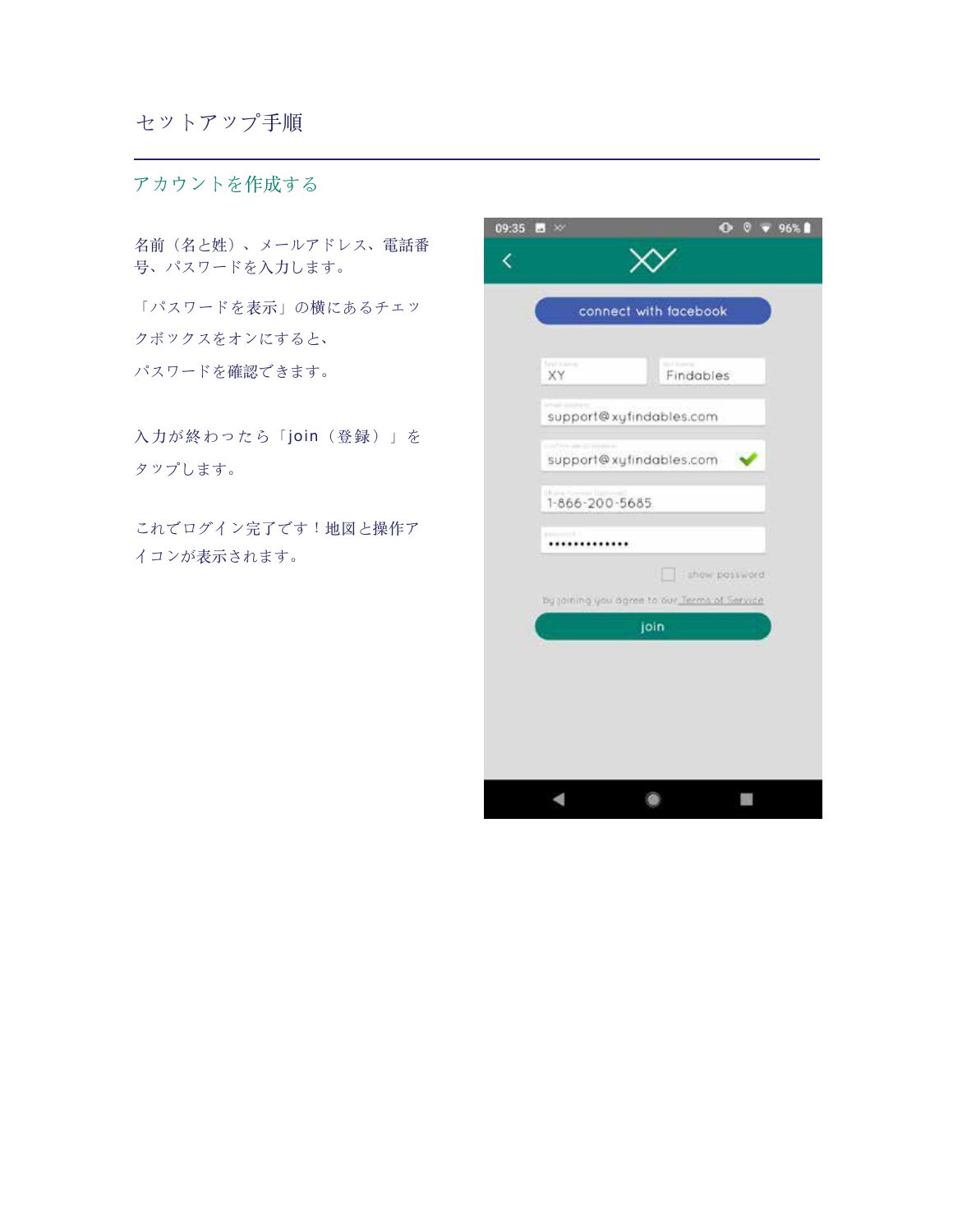# セットアップ手順

#### 最初の追跡タグを追加する

最初のXY Finderを追加するには、画面右上の プラス記号をタップします。

XY Finderのボタンを2回押します。

スマートフォンが追跡タグを検出したら、 「Next (次へ)」をタップします。





「What will you attach XY to? (XYを何に付けます か?)」と表示されたら、名前を付けます(例: 「鍵」、「財布」)。

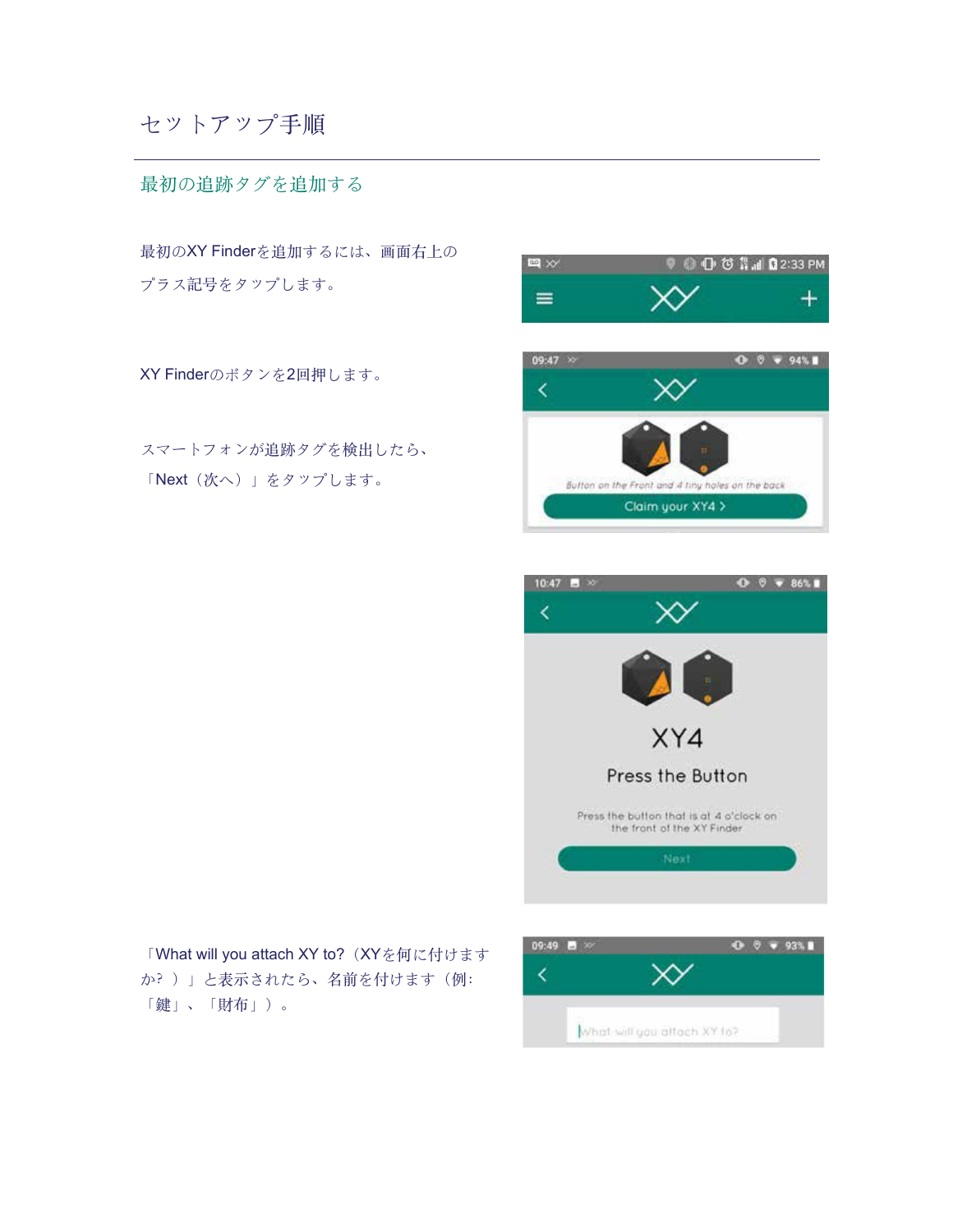#### セットアップ手順

最初の追跡タグを追加する (つづき)

追跡するアイテムの写真を追加します。

カメラアイコンをタップします。「Camera (カメラ)」または「Gallery (ギャラリ-)」 のいずれかを選択します。

「Allow (許可)」をタップすると、XY Find ltがカメラや写真にアクセスできるようにな ります。

写真を選択するか写真を撮って「OK」をタッ プすると、XY Finderに写真が追加されます。

完了したら、「save (保存)」をタップしま す。

XY Finderが画面下 (地図の下)に横一列に 表示されます。

地図には最後にタグを検出した位置が表示さ れます。

これでXY Finderの準備完了です!



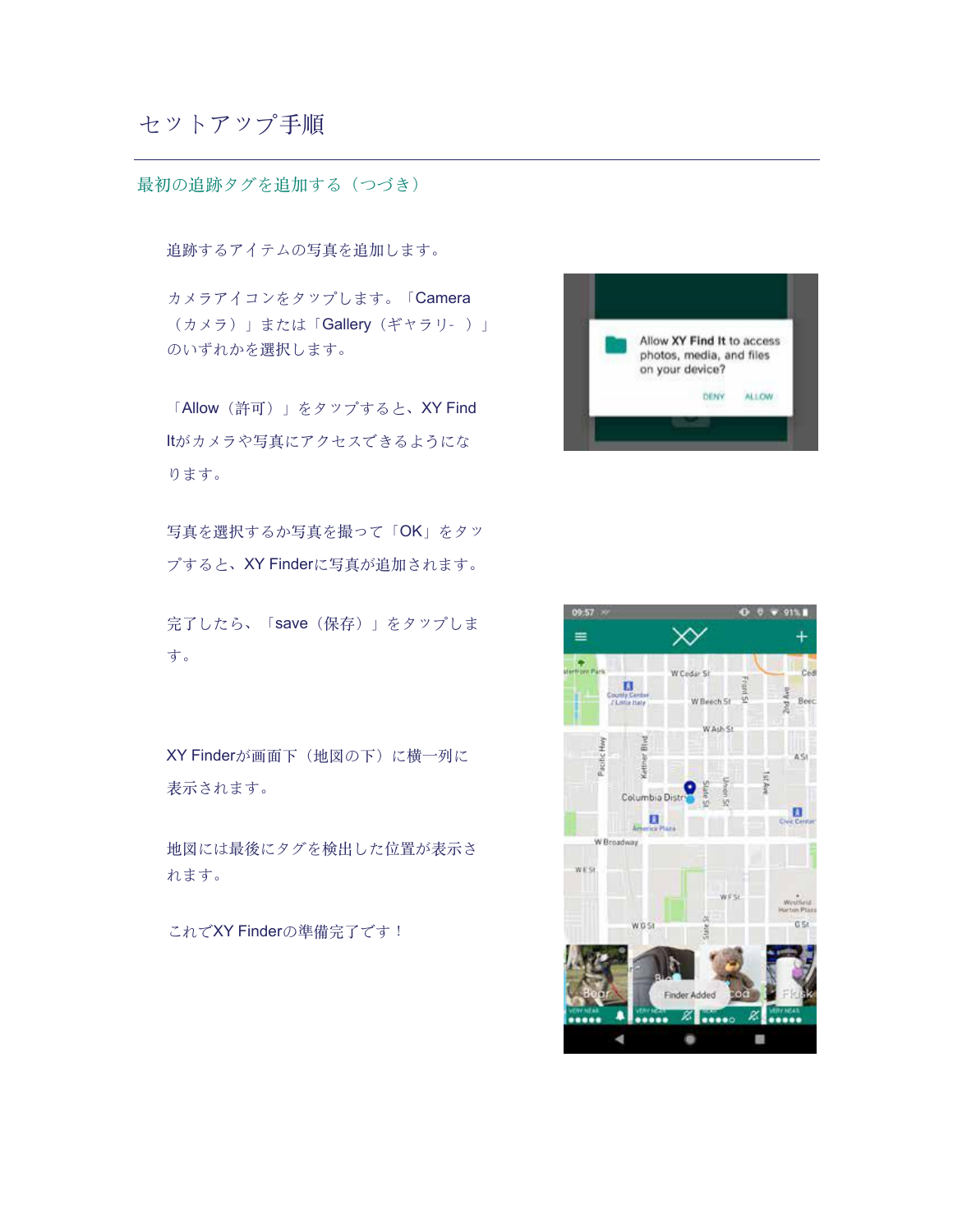#### XY4+を使う

XY Finderの画像をタップすると、画像が地図上 に大きく表示されます。

ピンはタグの位置を示しています。青色のドッ トはスマートフォンです。

スマートフォンがXY Finderまでの距離を検出 し、「Near (近く)」というようにおおよその 距離を表示します。

スマートフォンとXY Finderの間の障害物が少な いほど、検出できる距離が長くなります。

「Find It (探す)」をタップすると、XY Finder のアラーム音が鳴ります。

KeepNearを使うと、XY FinderがBluetooth圏 外に出たときにスマートフォンに通知されま す。この機能を利用するには、「KeepNear」 をタップしてください。

XY Finderの名前の右側にある歯車アイコ ンをタップすると、設定を変更できます。

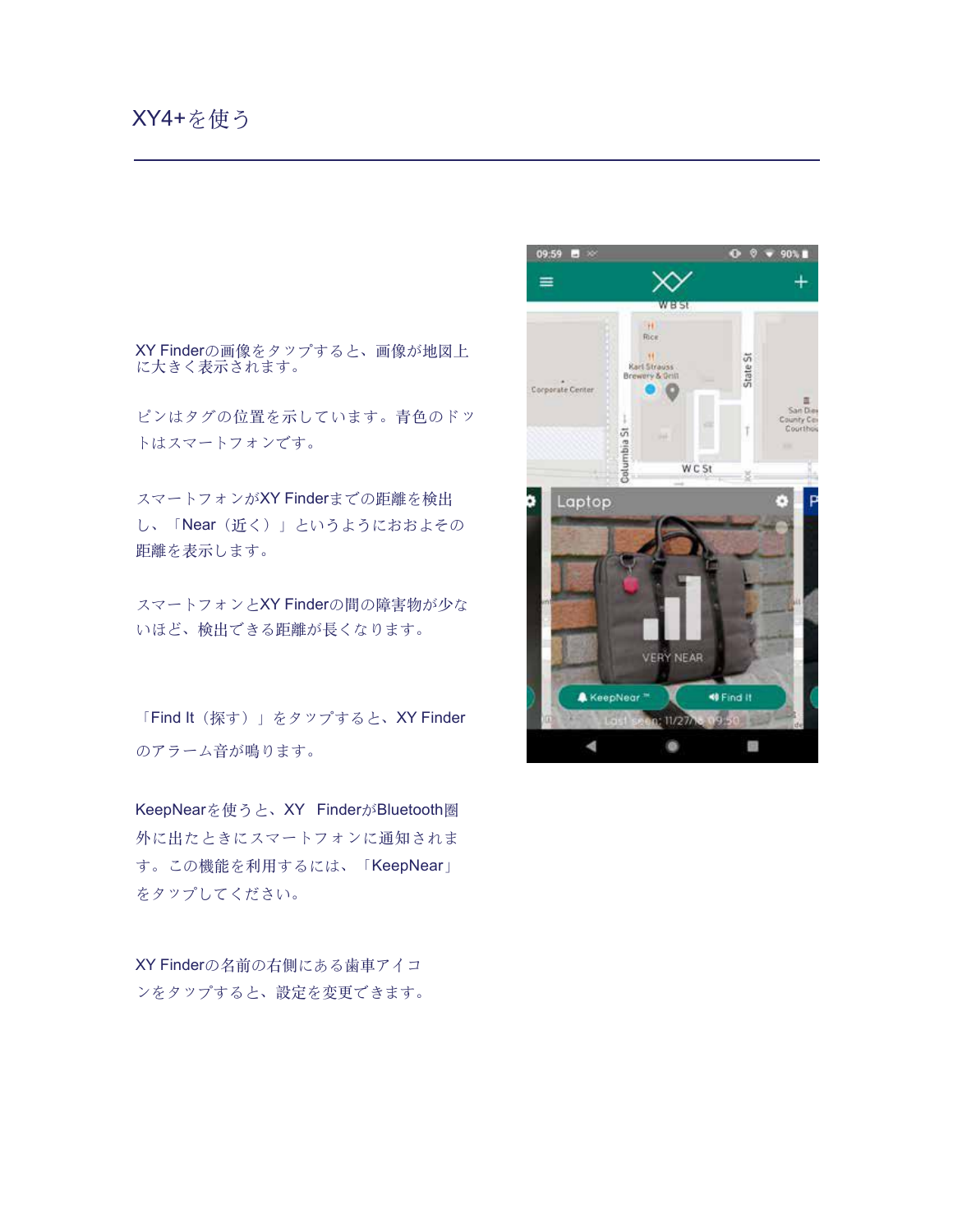追跡タグの設定を変更する

XY Finderの名前や登録している写真を変更 できます。

XY Finderが近くにあるときに「Find It Song (探すときの曲)」をタップする と、XY Finderから流れるメロディーを変 更できます。

| Laptop                                                               |
|----------------------------------------------------------------------|
|                                                                      |
| XY4<br>Firmware: 4.0.59<br>Check for Beacon Update<br>Connect to XY4 |
| Default                                                              |

曲の名前、「Preview Song (曲を確認)」の 順にタップすると、XY Finderから選択したメ ロデイーが流れます。

メロディーをいくつか試してもスマートフォ ンからメロディーをアップロードできない場 合は、スマートフォンの設定でBluetoothを数 秒間オフにしてみます。

変更内容を保存するには、画面右上のチェッ クマークをタップします。

アカウントからXY Finderを削除するには、 「Remove From Account (アカウントから 削除)」をタップします。

Pentatonic Preview Song

ヒント: XY Finderの音量を変更したいときは、別 の着信音を試してみましょう。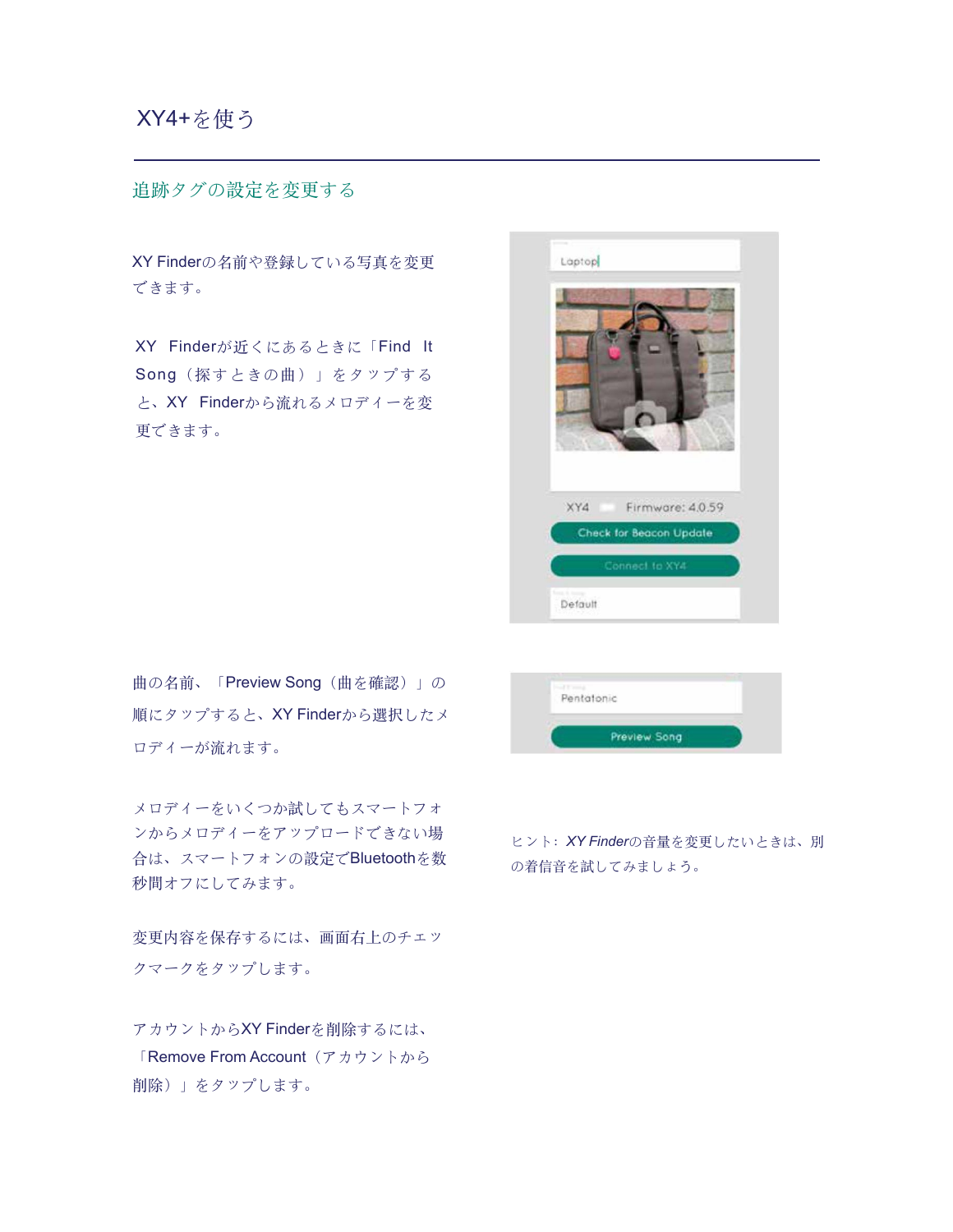# XY Find Itアプリのメニュー

#### 設定

画面左上の3本線アイコンをタップしま す。

名前とメールアドレスをタップすると、 アカウント情報が表示されます。



画面右上の鉛筆アイコンをタップすると編集できます。

写真、名前、電話番号、メールアドレス、パスワードを変更できます。

大きな赤いボタンをタップするとログアウトします。右上のチェックマークをタップすると変更 内容が保存されます。

設定で「Autostart (自動スタート)」をオンにする と、スマートフォンを起動したときにアプリが自動 的に起動します。

「Vibrate on notify (通知時に振動)」をオンにする と、KeepNearの通知を受け取ったときにスマート フォンが振動します。

「KeepNear sensitivity (KeepNearの感度)」では、 KeepNearの通知を受け取るタイミングを設定できま す。感度を高くするほど、頻繁に通知されます。

「Battery saver mode (省電力モード)」をオンにす ると、バックグラウンドでのXY Find Itの動作が少な くなり、電池消費量も少なくなります。ただし、機能 性に影響する可能性がありますのでご注意ください。

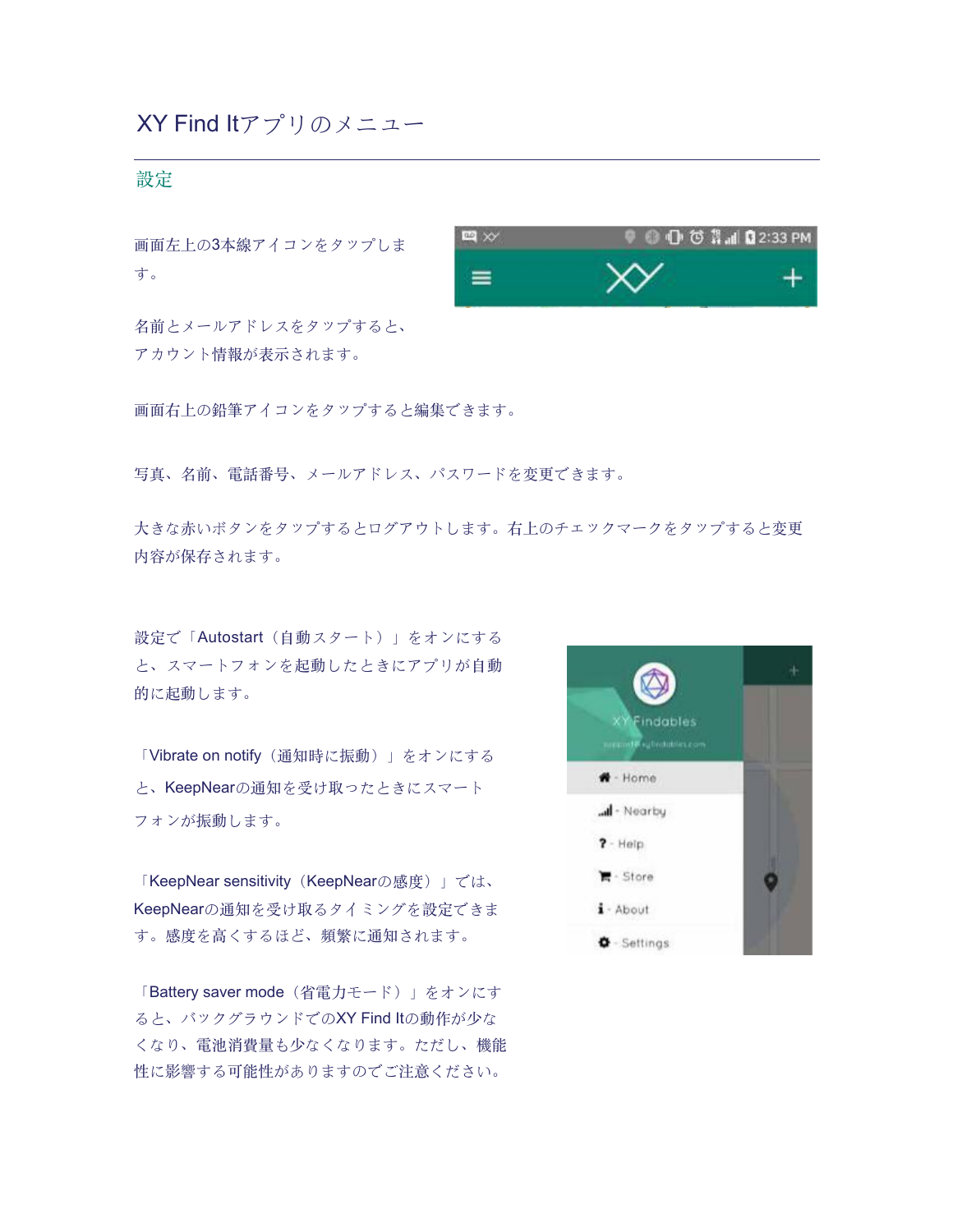### XY Find Itアプリのメニュー

#### 設定

「Help (ヘルプ)」をタップすると、「Feedback (フィードバック)」、「Help Center (ヘルプセ ンター)」、「Nearby (周辺)」、「About (情 報)」の4つのオプションが表示されます。

「Feedback (フィードバック) 」をタップする と、XYサポートチームにメッセージを送信できま す。クリップアイコンをタップするとファイルを 添付できます。

スクリーンショットなどファイルを添付するときは、 メッセージを送信する前に画面右上のクリップアイ コンをタップします。ログインに使用しているメー ルアドレス宛てに当社チームが返信します。



「Help Center(ヘルプセンター)」をタップすると、デフォルトのブラウザでXYのヘルプセンター が開きます。

「Nearby (周辺)」をタップすると、スマート フォンの周辺で検出可能なすべてのXY Finderを記 載したリストが表示されます。



「About (情報)」をタップすると、XY Find Itアプリとお使いのスマートフォンについての重要な 情報が表示されます。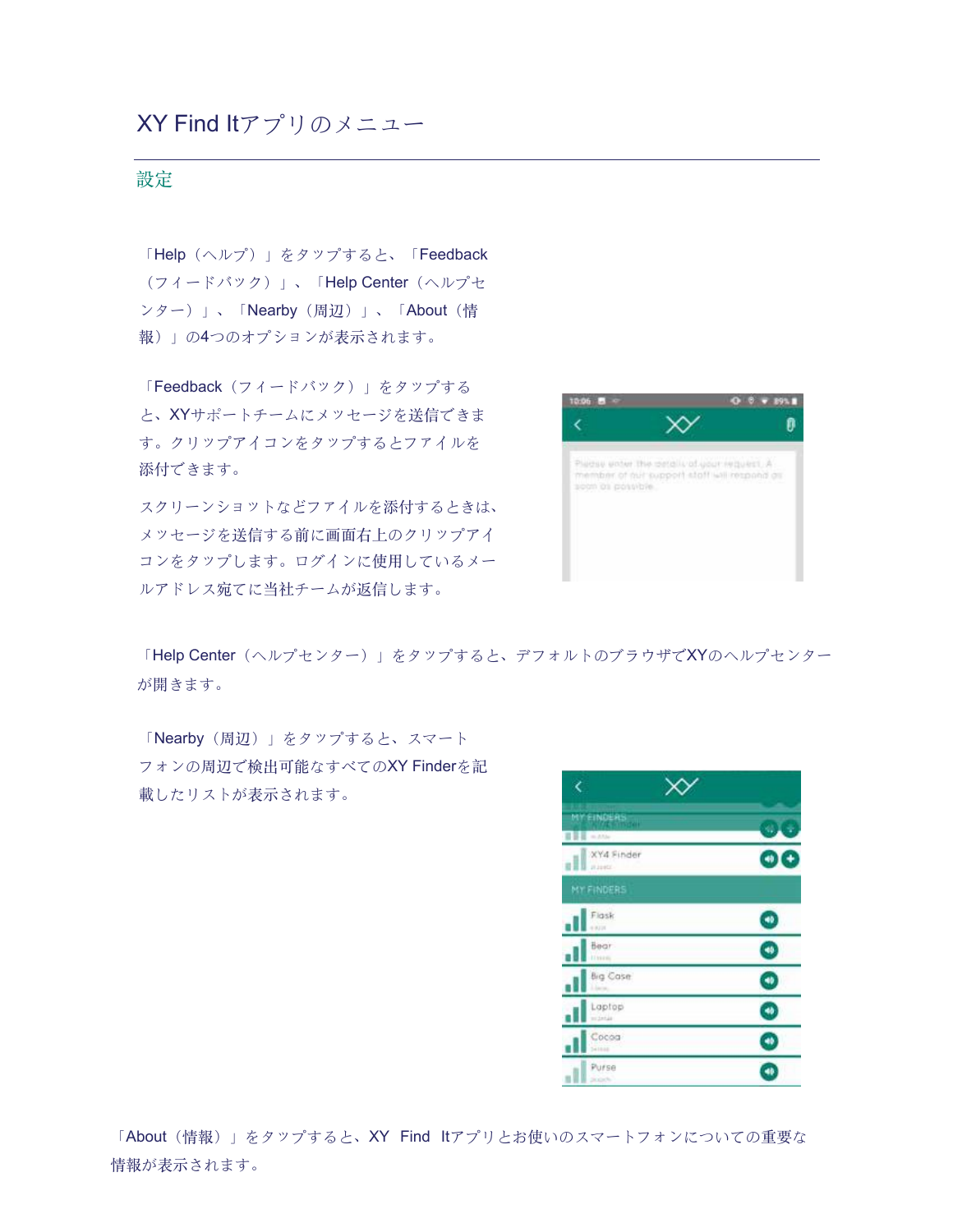「Store (ストア)」をタップすると、オンラインストアに移動します。XY Finderを追加購入した いときは、オンラインストアでお買い求めください。

「Exit (終了)」をタップするとXY Find ltアプリが閉じ、自動的にバックグラウンドでの処理 を停止します。

XY Find Itアプリを閉じただけなら、バックグラウンドで動作してXY Finderを追跡しますが、 「終了」を選択するとアプリが完全に停止します。

終了するとデバイスの電池を節約できますが、XY Finderの追跡はできなくなります。

それでは、さっそくXY Find Itをお使いください!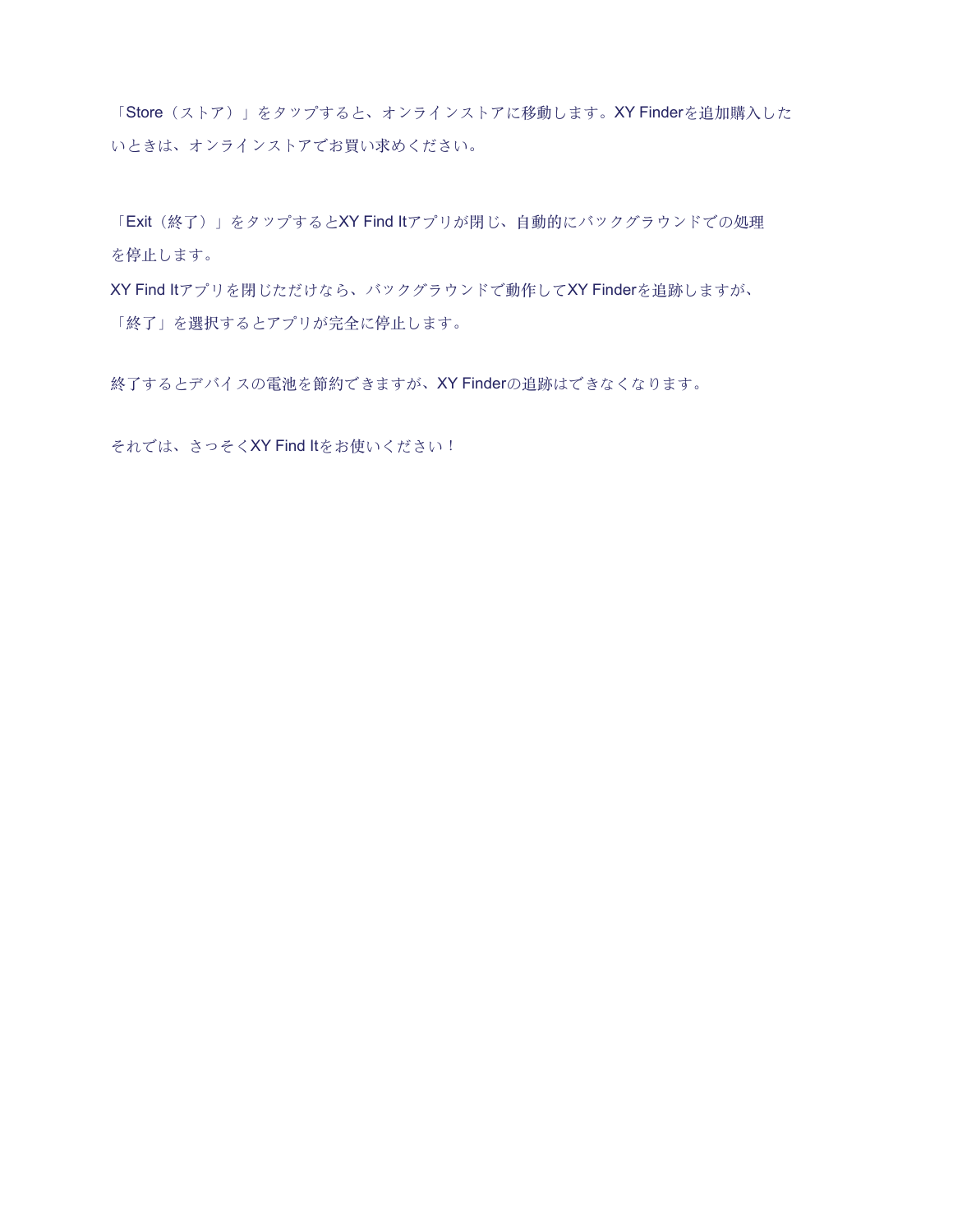ウェブサイト

- XY Findables: xyfindit.com
- XY Companyおよび投資についての情報: xy.company
- XYOネットワーク: xyo.network

メールアドレス

テクニカルサポート/カスタマーサポート:

support@xyfindit.com

- 投資関連: investor-relations@xyfindit.com
- セールス: sales@xyfindit.com
- 一般的なお問い合わせ:

contact@xyfindit.com

#### ソーシャルメディア

#### XY FINDABLES



XYOネットワーク